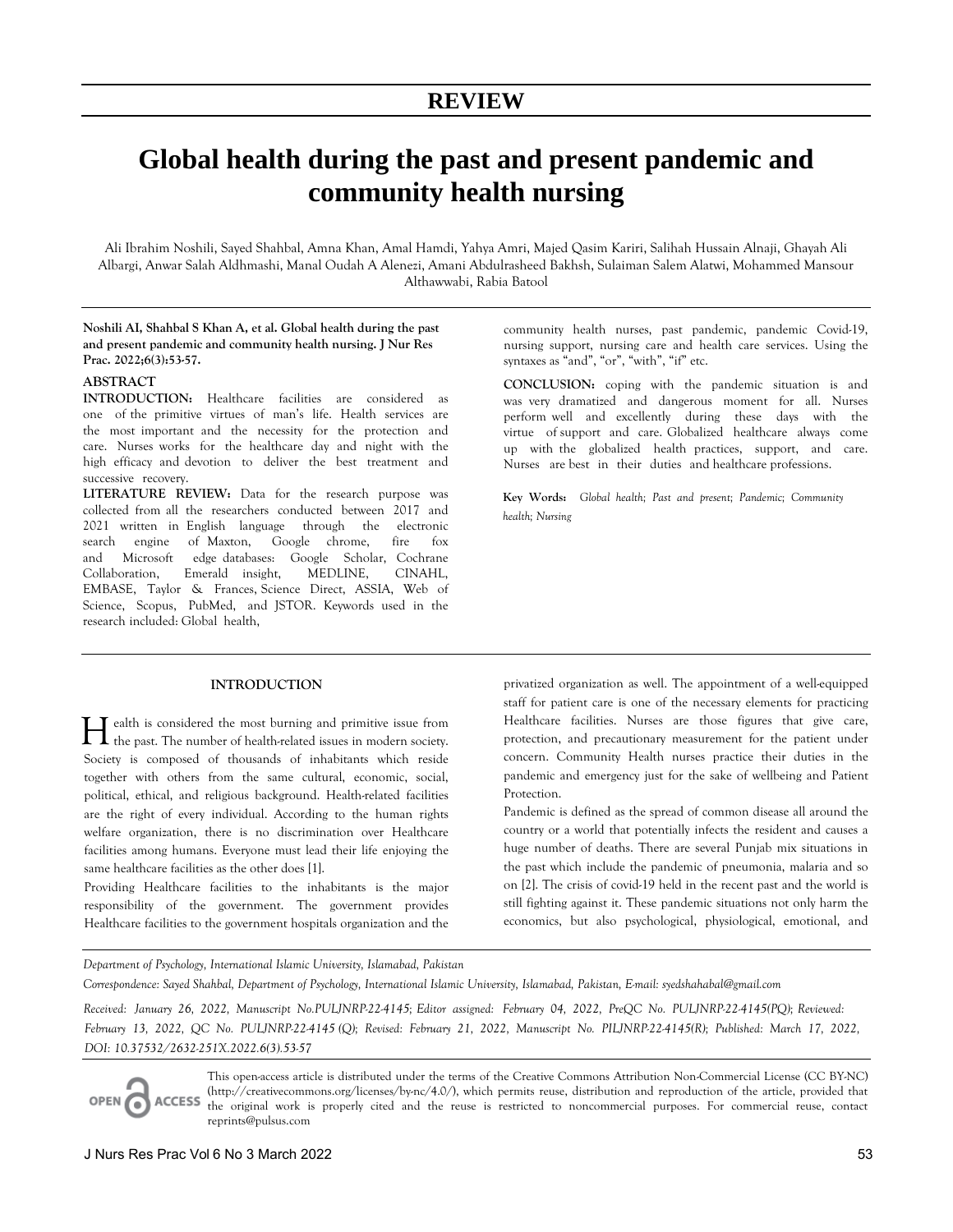spiritual disturbance was also witnessed during this period [3].

Advancement in the new medical medicines because of the latest crisis of pandemic covid-19. New strategies to overcome the hazardous and lethargic effect of covid were developed and community health nursing trained to practice new and modern means of precautionary measurement, treatment, and adaptive plans [4]. Nurses more vulnerable to this pandemic equitation, still they have performed their duties in risky, emergency, and vulnerable situations for the community health services. This global pandemic situation caused an alarming situation to the world and made challenging consequences. To improve the quality of health service it is necessary to improve the skill and acquitted nursing facilities for the Global help services and community nursing practices [5].

# **Definition**

Global Health is defined as health-related issues, problems and subsequent concern that coexist or transcend national and international boundaries, these may be influenced events, outcomes or circumstances in various countries which are best attributed to their coaxial or comparative interventions, actions, and best matched solutions [6].

Global Health is also defined as an area of investigation, research, studies, and practices that emphasized on the improvement of healthrelated issues such as promoting and protecting actions and in return achieving best health qualities in equality for all worldwide nation and people. The current definition has five distinct dimensions of global health which include means, solution, equality, understanding causes of health issues and global conceptualization [7].

Global health emphasized on the interdisciplinary promotion and prevention of healthcare services with the collaboration, intervention on population-based preventive measurement with the operationalization of individual-level clinical and nursing care.

Pandemic is defined as the spread of disease all around the area or word that may result crucial, deadly, and lethargic [8]. The current condition of pandemic covid-19 proves to be pandemic which limits the globalized population to their restricted orbit to prevent the separated and hazardous outcome.

# **AIM OF THIS PAPER**

The main objective of this paper is to investigate the efficacy of community health nurses on global health during the past and present pandemic.

# **LITERATURE REVIEW**

# **Global health**

The fulfilling all the demands of globe health of the population represents an "achievement" but also a "challenge" for healthcare providers. In fact, the burden of chronic degenerative diseases linked to pandemic crisis advancement, with a consequential increase in health care costs and difficulties in sustainability of the entire personal, health and social system [9].

Health care services increasing day by day with the advancement in technologies, services, skills, and equipment. Research con ducted on decolonizing the healthcare services for betterment of public health and safety [10]. Global health works on the parameters of public

safety, cure, health services, precaution, perception, and promotions of health benefits and believes.

Research was conducted on the Global International foreign gaze in understanding Global Health. Quantitative cross sectional Research Design was operationalized to assess the Perception about Global Health. Results indicate that Community health is considered as in cooperation with the national level of health practices. Finding indicates that the international level of health practices should globalize to perform better Healthcare services for the patient and comfort to the caregiver and standard [11].

Similar results were conducted on the impact of chronic diseases on globalized Healthcare services and Systems. It was found out that various connections are counted for health care issues. This quality should let down different consequences and effects to the globalized health service [12]. Research also indicates that Healthcare practitioner's nurses work very hard to treat the chronically ill patient. Results also indicate that nurses are vulnerable to health problems and illnesses which lead them to work with chronic illnesses like their patients. Due to their long working period with working period with check form environment made them more prone to over the chronic diseases like their patients [13].

Moreover, there is another research conducted on obesity and overweight affecting them Global Health among the globalized population. Quantitative cross-sectional research was conducted with the purposive nonprobability sampling technique. 195 countries were selected for the data collection. It was found out that it is becoming a word for burden. Results find out which city is considered as the leading cause of hypertension, high cholesterol, cardiovascular diseases and so forth. Findings indicate that there are many threads to the Global Health which shed light on the precautionary measurement from the aspect of Health Care professional and nurses search also indicate that there must be a precautionary measure mint to consider the health care practices [14].

Research was conducted on the mis-manipulation and information on social media regarding health-related issues. Critical analysis was done on the various researches depending upon the Research question and themes were generated to assess the results. Finding the care that social media not only posted the authentic and real news of Healthcare services but also the failed and immoral issues were also reported on it. Findings indicate that it is necessary to ponder upon the authenticity, justification, and reliable source regarding the social media post to make certain types of action against the violence. Health is considered as the most vulnerable thing in the world [15]. An individual without health is the same as a cloth without a person. Health is always considered as wealth so working for the globalized health services it is necessary to work for the skill equipment and the health care professional attitude towards those practices.

## **Global health and past pandemics**

Pandemic is the most dangerous and fatal circumstances of certain actions that lead to the prosthetic results of human deaths. it is witnessed that this pandemic arises When the different access elections were drawn for the or against the human instincts. It is Justify those various conditions of pandemic appear on the globalized faces of phases of health issues. These pandemics include the malarial pandemic, cholera smallpox etc [16].

Research was conducted on the influenza virus to study the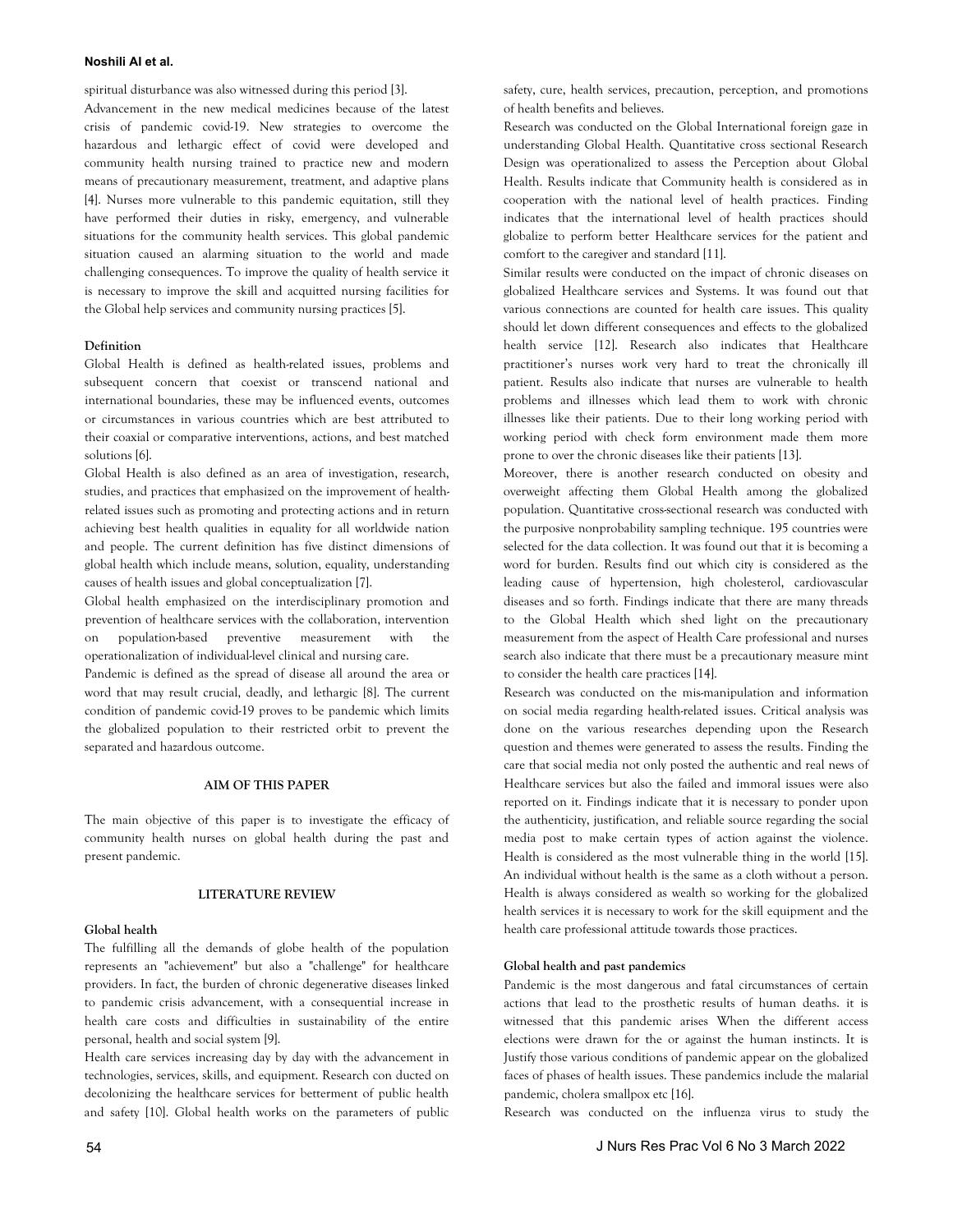traumatized influence of inflow in the virus upon the history. A critical literature review was conducted through the systematic literature review procedure which indicates that Influenza virus was supplied to the world on its larger account which indicates that production of plasmodium into the female and A+ make it more vulnerable for Healthcare issues [17].

### **Global health and present pandemics**

Current condition of the epidemic of covid-19 has an immense effect on the health care of humanity. It affected humanity all around the world and was also considered as the globalized condition, which was considered as the most hazardous, dangerous, and fatal for the global individuals.

Research was conducted on the pandemic situation of covid-19 to global health. Qualitative cross-sectional research design was operationalized to assess the pandemic covid-19 effect on globalized health [18]. Nurses perform their duties and health related practices for the betterment of patient care. Research was conducted to assess the globalized health services to the nurses' practices. Nurses work for the community health services and betterment of patient in caring of their patient health.

#### **Impact on community health nursing on global health**

Global health is most important and essential for all around the world. Community health nurses include caring for health which includes physical, psychological, social, physiological, occupational, intellectual etc. community health incorporates many aspects of healthcare practices. Research was conducted on the role of Community Health workers in the Pandemic covid-19 situation. Qualitative cross-sectional research operationalized to assess the role of nurses during the pandemic situation. The nurses perform there for progressive sport gear and protection of covid-19. It was observed that during the dynamic situation there was not only the medical imbalance but also the psychological physiological and social consequences regarding the treatment of covid-19. Research indicates that strong brave and intense intuition of nurses speed up the recovery of covid-19 patients and proceed to the betterment of Healthcare.

Search was conducted on interpersonal education and Healthcare professionals such as nurses. Nurses play a vital role during emergency situations and hazardous event control. It is necessary to educate and make them more scared professionals to fight against the literature and constitutional events of emergency situations. Research on the medical health professionals to assess their abilities, resilience, and efficacy in performing their duties at different stages of health difficulties. Finding indicates that nurses perform a vital role to the Healthcare community by enhancing their education, their efficacy skills and capacity also increases to enhance the betterment in healthcare services. Current research was an impressive innovation in the field of healthcare profession relation to their education and services.

Moreover, a similar kind of research was conducted to understand the globalized improvement in health care communities with reference to the Future direction. Literature review was conducted to assess the finding and the future direction regarding the previous understanding of the Healthcare communities [19]. Literature review addresses various aspects of the Healthcare community as advancement and improvement. Results indicate that in the future of

2030 we will have such a kind of equipment that enables the person not to live a thousand years but also enhances their protective and potential health. Findings also indicate that improvement in health related to the Future direction will enhance the ability of a person to live life with future wellbeing and happiness.

All this is services including the future directions in hands the ability of a person to ponder upon the health care nurses for their globalize Health Services. Nurses perform their duties with the standardized level to meet the Healthcare demand. The status of healthcare has increased from the past because of their efficacy and applicability in the present research features. Advancement in return enhances the research studies investigation and formulation procedures. Results indicate that nurses are more prone to work the betterment for the patient care and always try to figure out such kinds of procedures which enable the patient to live a happy and healthy life.

## **Global health and confounding variables**

Confounding variables are those variables that enable us to understand the whole picture. These are those variables that are not present in the research on text, but their effect was already underlined to affect the research findings. There is various research that were considered limitation because of the confounding variables. These variables limited the research applicability and generalizability [20]. The most important confounding variables which were observed during every pandemic situation were the social economic state, treatment in the upper and the lower-class differences, personality trait regarding the treatment, different locus of control actions regarding the treatment control and planning, subjective understanding of the treatment and outcome of the Reserves. All these confounding variables account for the research to be less generalizable and more confusing.

similar research was conducted on the pandemic confounding variables in the research demonstrate that when you worry about were not understudy during this condition because in every pandemic situation it was important to study the treatment plan treatment formulation outcomes easy to cope and health related issues there was less understanding of the locus of control regarding the treatment plans and objective handling.

# **Global health and registered nurse's practice**

Healthcare practitioners often perform best out of their excellence. They practice health care services and training just for the betterment of patients. Registered nurses are those nurses who are well equipped, have experience of disaster management and potentially more stable than other resources. These nurses are more equipped and have the insight to control and manage the situation regarding any pandemic or disastrous event.

A search was conducted on the registered nurses regarding their Health Care globalized program during the pandemic situation. It was observed that these nurses beginning during and after the dangerous and hazardous waves of covid-19 practice their abilities and skills to deliver best treatment to their patients. Nurses have well managed intuition and abilities for the treatment of a patient. Finding indicates that these registered nurses handle the situation very curly and effectively to reduce the hassle and Lethargy regarding care [21]. Findings indicate that they facilitate the patient not only their Healthcare services but also the caregivers to calm their nerves and concern regarding patient care. Nursing is a profession of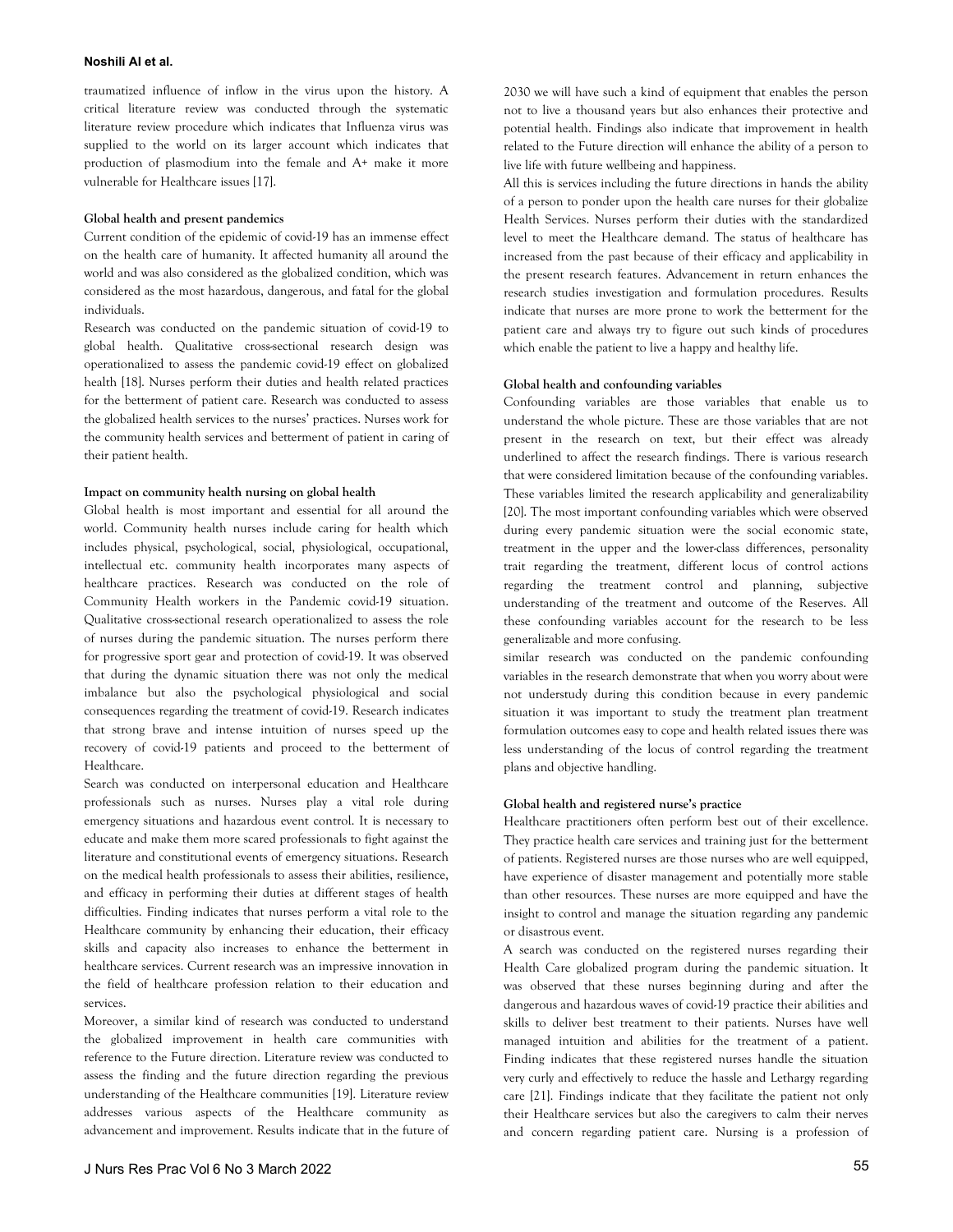honesty, integrity, care support, wellbeing concern and practice of medical techniques [22]. They are more vulnerable to work diseases but still they perform many duties in the emergency department just for the sake of patient care and the humanity which is associated with their name.

#### **Training planning and effects on the Global health**

There is a consensus among scholars and expert on the characteristics of an optimized training to maintain a correct state of community health nurses for the global health during the past and present pandemic:

- The preliminary program it must include a low/moderate volume and intensity of patient care and condition
- Subsequently, a gradual and periodic increase in the load and volume of work is introduced regarding patient care
- To limit monotony and stress, it is necessary to vary the workload and vacation
- Avoid excessive and exhausting workloads and manage the situation with periodic care
- Always ensure the right period of recovery and rest for patient and nurses simultaneously
- Periodically monitor for signs of deterioration in performance and physical stress in the pandemic patients [23]

#### **Literature search**

Data for the research purpose was collected from all the researchers conducted between 2017 and 2021 written in English language through the electronic search engine of Maxton, Google chrome, fire fox and Microsoft edge databases: Google Scholar, Cochrane Collaboration, Emerald insight, MEDLINE, CINAHL, EMBASE, Taylor & Frances, Science Direct, ASSIA, Web of Science, Scopus, PubMed, and JSTOR. Keywords used in the research included: Global health, community health nurses, past pandemic, pandemic Covid-19, nursing support, nursing care and health care services. Using the syntaxes as "and", "or", "with", "if" etc.

#### **CONCLUSION**

It is important to study the globalized Healthcare services during the past and the present pandemic situation to cope with the unexpected unprotected and lethargic upcoming future pandemic and their relationship to Community Health nurses. Literature justifies that nurse perform their duty with very perfectionism, honesty, and integrity. The challenges of the new and old pandemic crisis resolved with calmness and integrity. It is important to address the various suspects that are related to the community health practices and their role in Nursing. Nurses are one of those Health Care professionals who do not leave the patient in any condition until he gains complete recovery. The crisis was dangerous for everyone but still, they performed very well and were equipped. The standard height the Healthcare practices and their skilled full-day teacher make them more prominent in the healthcare department. The global situation is with the new challenges of health, but the fruitful copying of nurses facilitates the patient to recover and lead a happy life.

# **RECOMMENDATION**

It is therefore good to keep in mind that there are many other aspects of our global health care, such as improving health, reducing pain, improving wellbeing etc. the use of precautionary measurement, which can alter the efficiency of the immune system and produce positive effects on the optimal maintenance of the functions of our organism. It is therefore good to keep in mind that there are many other aspects of our healthcare that can alter the efficiency of the immune system In general, based on the knowledge available and the

evidence reported in this article, here are some useful indications to obtain the potential positive effects and reduce the risks deriving from the pandemic crisis:

- Do not socialize if you have symptoms attributable to infectious diseases. This rule is fundamental when working in a group to avoid the spread of the infection
- Follow a healthy and balanced diet
- Rely on a healthcare protection and promotion program with work intensity and rest period appropriate to our psychophysical state
- If suffering from chronic disease, should take in account the regular health services as well

A correct campaign especially oriented towards globalized health care, pandemic situation, and community nursing practices. That enables to understand the dilemma regarding the patient care and their treatment processes.

#### **REFERENCES**

- 1. Abimbola S. [On the meaning of global health and the](https://academic.oup.com/inthealth/article/10/2/63/4924746?login=true) [role of global health journals.](https://academic.oup.com/inthealth/article/10/2/63/4924746?login=true) Int Health. 2018;10(2):63- 65.
- 2. Ballard M, Bancroft E, Nesbit J, et al. [Prioritising the](https://gh.bmj.com/content/5/6/e002550.abstract) [role of community health workers in the COVID-19](https://gh.bmj.com/content/5/6/e002550.abstract) [response.](https://gh.bmj.com/content/5/6/e002550.abstract) BMJ Global Health. 2020;5(6):11-19.
- 3. Beaglehole R, Bonita R. [What is global health?](https://www.ncbi.nlm.nih.gov/pmc/articles/PMC2852240/) Glob Hea Action. 2010;3(10):5142-5147.
- 4. Bode L, Vraga E K. [See something, say something:](https://www.tandfonline.com/doi/abs/10.1080/10410236.2017.1331312) [correction of global health misinformation on social](https://www.tandfonline.com/doi/abs/10.1080/10410236.2017.1331312) [media.](https://www.tandfonline.com/doi/abs/10.1080/10410236.2017.1331312) Health Commun. 2018;33(9):1131-1140.
- 5. [Büyüm A M, K](https://scholar.google.com/scholar?hl=en&as_sdt=0%2C5&q=4.%09Bode%2C+L.%2C+%26+Vraga%2C+E.+K.+%282018%29.+See+something%2C+say+something%3A+correction+of+global+health+misinformation+on+social+media.+Health+communication%2C+33%289%29%2C+1131-1140.+&btnG=)[enney C](https://doi.org/10.1080/10410236.2017.1331312), Koris A, et al. [Decolonising](https://gh.bmj.com/content/5/8/e003394?s=09) [global health: if not now, when?](https://gh.bmj.com/content/5/8/e003394?s=09) BMJ Glo Hea. 2020;5(8):55-58.
- 6. [Carney E F.](https://scholar.google.com/scholar?hl=en&as_sdt=0%2C5&q=5.%09B%C3%BCy%C3%BCm%2C+A.+M.%2C+Kenney%2C+C.%2C+Koris%2C+A.%2C+Mkumba%2C+L.%2C+%26+Raveendran%2C+Y.+%282020%29.+Decolonising+global+health%3A+if+not+now%2C+when%3F+BMJ+Global+Health%2C+5%288%29%2C+e003394.&btnG=) [The impact of chronic kidney disease on](https://www.nature.com/articles/s41581-020-0268-7) [global health.](https://www.nature.com/articles/s41581-020-0268-7) Nat Rev Nephrol. 2020;16(5):251-251.
- 7. [Cash R, Patel](https://scholar.google.com/scholar?hl=en&as_sdt=0%2C5&q=6.%09Carney%2C+E.+F.+%282020%29.+The+impact+of+chronic+kidney+disease+on+global+health.+Nature+Reviews+Nephrology%2C+16%285%29%2C+251-251.&btnG=) [V.](https://doi.org/10.1038/s41581-020-0268-7) [Has COVID-19 subverted global](https://www.thelancet.com/journals/lancet/article/PIIS0140-6736(20)31089-8/fulltext) [health?](https://www.thelancet.com/journals/lancet/article/PIIS0140-6736(20)31089-8/fulltext) The Lancet. 2020;395(10238):1687-1688. Google
- 8. [Davies S E, Har](https://scholar.google.com/scholar?hl=en&as_sdt=0%2C5&q=7.%09Cash+R+and+Patel+V.+Has+COVID-19+subverted+global+health%3F+The+Lancet.+2020%3B395%2810238%29%3A1687-1688.&btnG=)[man S, M](https://doi.org/10.1016/S0140-6736(20)31089-8)anjoo R, et al[. Why it must be](https://www.thelancet.com/journals/lancet/article/PIIS0140-6736(18)32472-3/fulltext) [a feminist global health agenda.](https://www.thelancet.com/journals/lancet/article/PIIS0140-6736(18)32472-3/fulltext) The Lancet. 2019